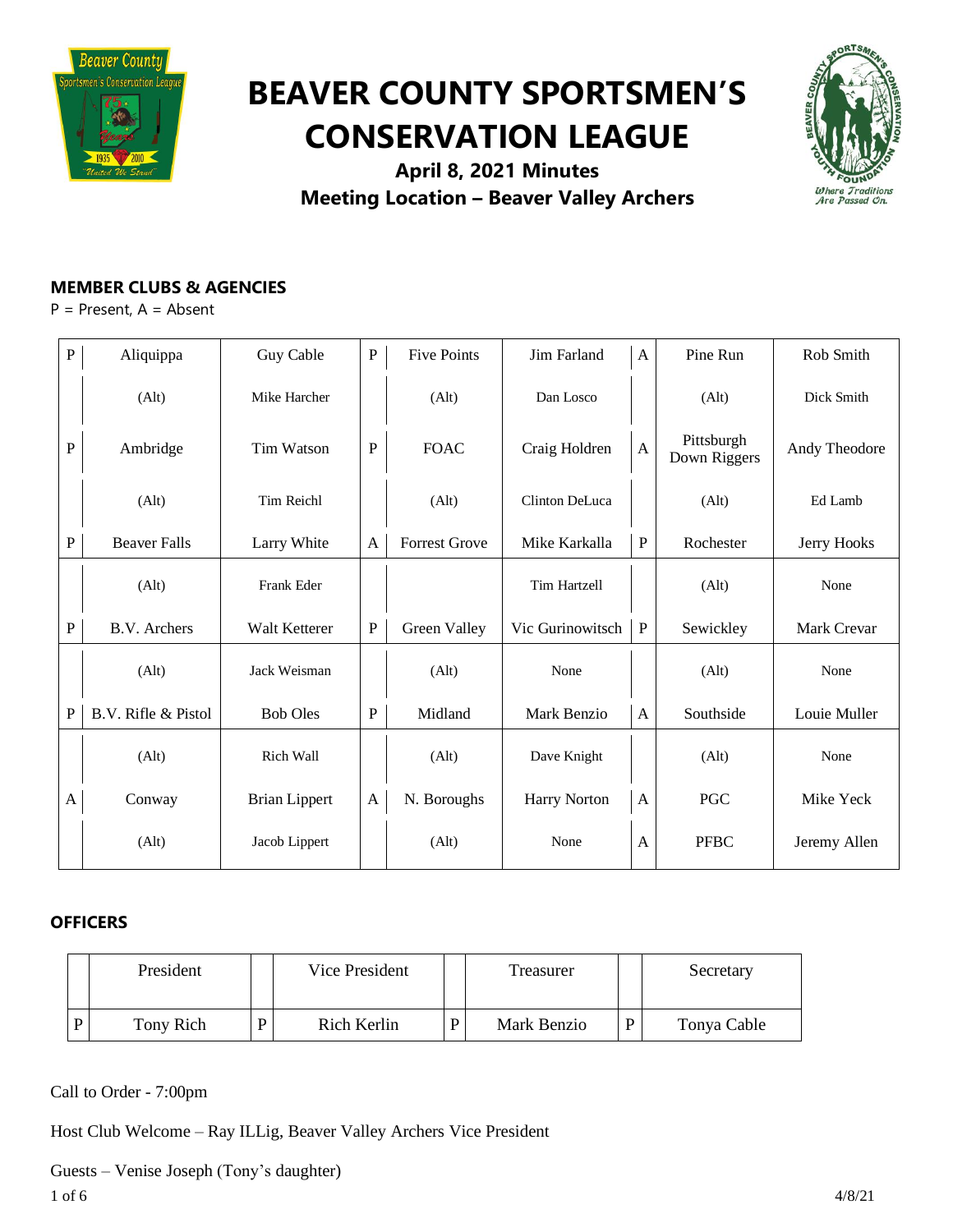Last Month's Minutes – Have not had meeting since November 2020.

Treasurer's Report – See Mark Benzio for report

## **GUEST SPEAKER** - NONE

## **ELECTION** – October

## **COMMUNICATIONS**

We lost a longtime friend of the league, Harry Gromo - He was the delegate of Green Valley for many years and also the county league delegate for the PFSA for many years bringing information to the league. Keep Harry's family in your thoughts. He will be missed.

# **STATE AGENCIES**

PA GAME COMMISSION - Mike Yeck

• Absent

PA FISH & BOAT COMMISSION - Jeremy Allen

• Absent

# **COMMITTEE REPORTS**

BOOKLET - Rob Smith

• Absent

GAME - Mike Harcher

- Sited information from an article on "Deer Dispersal" (Outdoor News) April 2021
- Provided some information from an article on "A Mallard Duck Study" (Outdoor News) April 2021
- Tony R comment RE: Ducks Unlimited information decrease in population contributed to the West Nile Virus.

#### POLLUTION - Mike Harcher

• Information regarding Chesapeake Energy Corporation – Filed in Federal Court (1.9 million dollar Fine to be paid by Chesapeake for damage to Wetlands and Streams and operating without proper permits. They are also to clean up the wetlands / waterways. 26 acres of wetlands were impacted. The fine will be split between 2 agencies (The US EPA & Chesapeake)

## FISHING DERBY - Mike Zon

• Absent

Rich Kerlin provided report:

- The date is set for Saturday May 1, 2021 8:00 am  $-$  "Kids Fishing for Fun"  $-$  15 years and younger
- Fish delivery on  $4/28$  no set time but usually comes around 10 am
- No Prizes and No Trophies this year. No fish measurers needs but you are welcome to come down and represent the league.
- Tent will be set up with Youth Foundation information and County fishing equipment for kids to borrow.
- 50/50 and Youth Foundation Memberships
- Tagged fish for gift card
- Friends of Hopewell park will handle the bait
- Adult Fishing on  $5/2$  no trophies / awards (will run for a week) run by the township.
- Flyers / posters printed by the township this year.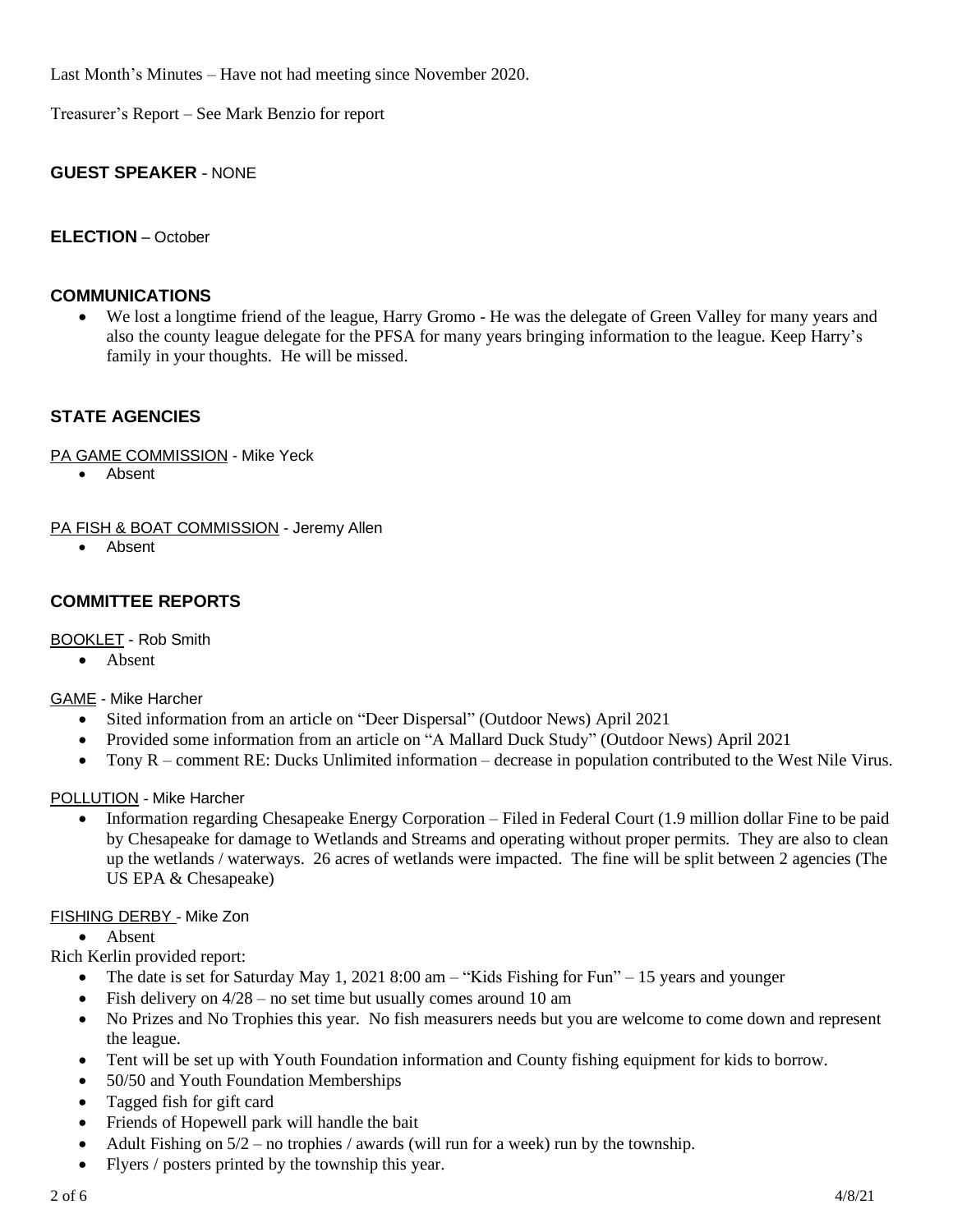• Tony  $R$  – announce at your clubs

# FISH COMMITTEE - Mike Zon

• Absent

# CONSERVATION CAMP - Breanna Edmiston

- No camp this year.
- Present to answer questions.
- No guarantee that the camp / park would even be open.
- Tony  $R$ . scheduling would be to difficult.
- Rich  $K$ . restrictions would be to difficult to follow with all the kids.

# ARCHERY - Walt Ketterer.

- Introductory Youth Archery every Thursday evening.
- 3 D archery shoot this Sunday, April11th
- $\bullet$  1<sup>st</sup> Sunday of the month throughout the summer BV Archers has 3 D shoots.
- Every Tuesday  $-$  (shoots are open to the public)
- Dave Knight Russ Sabo wanted to let the League know that the Beaver School took the State Championship in their Archery and they are going to the Grand Nationals. Russ thanks the league for all the support.
- Tony R. Thanks Russ for putting his "heart and soul" into the archery program and thanks for everything he has done for the kids.

# EVENTS COORDINATOR - Craig Holdren

• Absent

Craig has had medical problems – keep Craig and his wife Penny in your thoughts and prayers.

• Tim Wetzel has brought some information that Craig wanted to be sure got to the meeting for the clubs.

# LEGISLATIVE - Bob Oles

• Absent

Bob was feeling ill so he thought it be best to stay home but he has asked Tony to share some information regarding upcoming 3 votes on the May Primary Election.

Tony  $R - \text{Vote "yes" to all 3}$ 

- 1. Relating to determination of extension of disaster emergency declaration
- 2. Disaster emergency declaration and management
- 3. Prohibit against denial and abridgement of quality of race and ethnicity

Tim Wetzel – These are the constitutional amendments that were passed and now they need authorized by the people. The wording is confusing. See Elder Vogel's most recent newsletter for some comments.

• Bob wanted to be present with handouts for May Primary Election.

# **HUNTER EDUCATION - George Sullivan**

• Absent

George is having medical problems / back surgery. He and his wife have been taking many trips to the doctor. Wishing them well.

# CONSERVATION DISTRICT - Dick Smith

• Absent

# YOUTH FOUNDATION – Mike Zon

• Absent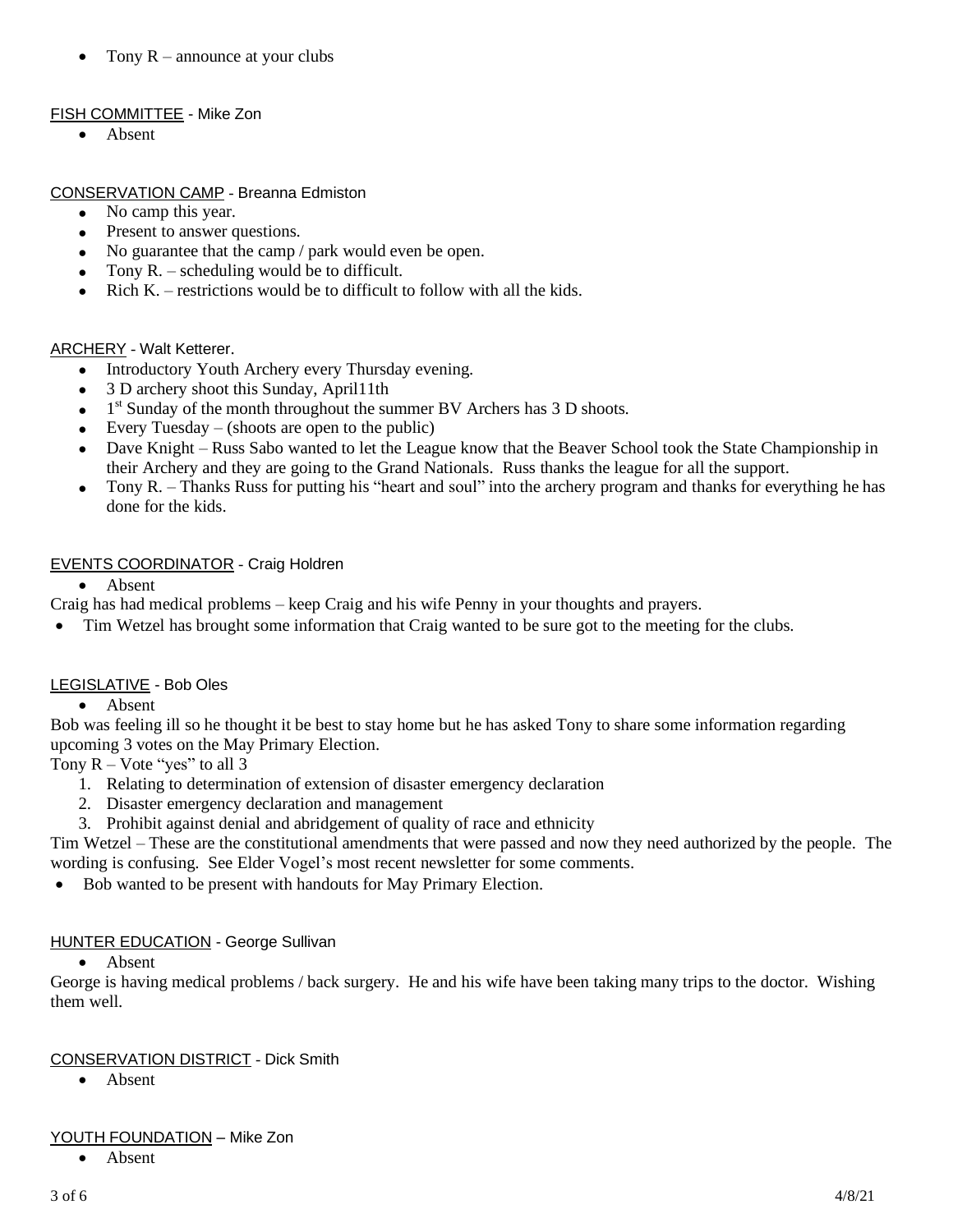Rich K – Treasurer Report Checking =  $$412.69$  Savings =  $$15,654.05$ 

- Tonya will pass out the Youth Foundation Sponsorship Applications to all Clubs. Only 3 clubs have donated so far this year.
- Trailer youth foundation determined that it was not going to be feasible to turn the trailer into and mobile education building; therefore, it is in the process of being sold to Tony R. (the county did not want it back)
- Gun ticket raffle going on for the youth foundation (200 tickets) 5 numbers per ticket. Tickets goes off on July  $4<sup>th</sup>$ . Prize is the 2 turkey federation banquet guns. All proceeds are split between the BCSCLYF and the BCSCL.
- Jerry H Sporting Clay Shoot to be held on September 11, 2021

Rich  $K$  – take this back to your clubs in hopes of having every club represented at the shoot.

Tony R – Some clubs have been very generous this year. Please go back to your clubs and ask for a youth foundation donation as these funds are needed to drive these youth events. When all clubs contribute together, we can run events for the kids.

Rich K – covered expenses by the youth foundation (fishing derby including stocking fish, field day expenses, pheasant hunt, goose hunt, conservation camp expenses not covered by camp dues, supports all club youth field days, etc) Dan H – make checks payable to BCSCL Youth Foundation.

• *Youth [Foundation](https://drive.google.com/file/d/1xBdri9d2JP4GqJs_ud07a8eInvnP2A0S/view?usp=sharing) Minutes*

FUND RAISING - Need a Chairman.

• No Report

## YOUTH MENTORED HUNTS - Rich Kerlin

• No Report

## YOUTH FIELD DAY – Jerry Hooks / Chayce Cable

- Cancelled for 2021
- Tonya volunteered to take over the Youth Field Day for Jerry

BANQUET - Tony Rich

• Need to get back to the banquet soon.

BIG KNOB FAIR - Guy, Tonya & Chayce Cable

- August  $31$  September  $4^{\text{th}}$ . Discounted rate this year will be (\$142.50). Must follow CDC and PA Health Department Guidelines for COVID 19
- If the fair is cancelled this year, our money will Not be refunded like last year; instead, it will be used towards the fee for the following year.
- Need to think of ways to lessen contact this year but still have prizes to give away.
- Mark to provide check for Big Knob.

# *WE THE PEOPLE*

United States of America Constitution 10<sup>th</sup> Amendment

Tony read, "The powers not delegated to the United States by the Constitution, nor prohibited by it to the States, are reserved to the States respectively, or to the people."

- Rights to practice our freedoms that were handed down to us by our forefathers.
- Remember, the legislators / politicians work for us.
- After Kennedy was assassinated, things began to change in our Country.
- The Constitution is being used to control us. It is being used to try to take our privileges / rights away. If we sit back and let this happen, we are not doing our job as "WE THE PEOPLE". Democrat or Republican does not matter, we are all friends and here for the same reason and we are mostly all gun owners. We want to continue to have those rights and continue to hand them down to the next generation.
- Beaver County has been well recognized for being Strong supporters of the 2<sup>nd</sup> amendment. Our reputation goes far beyond the one day at the capital for the Rally.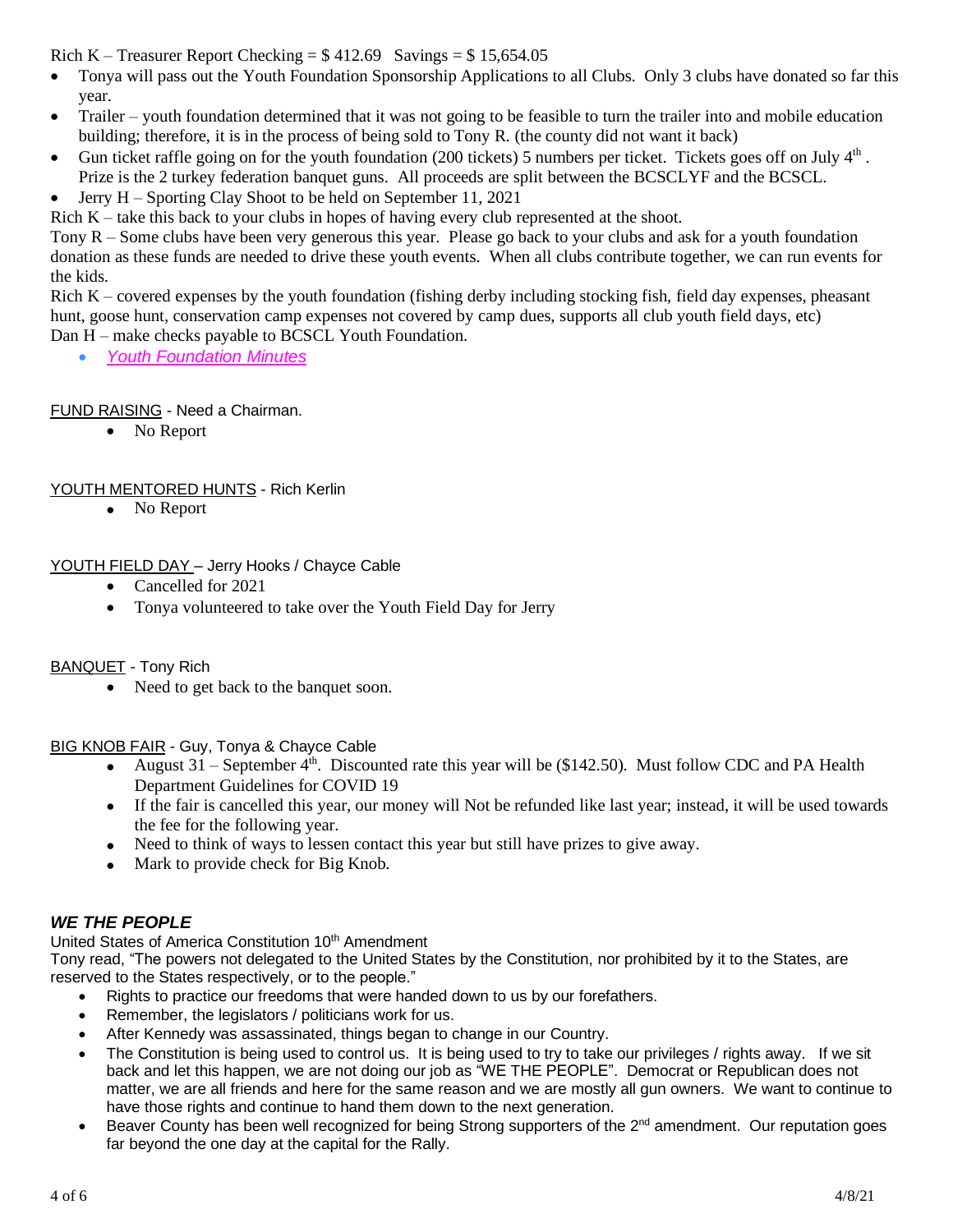- Tony R. formed a committee consisting of Jerry H, Bob O, Rich K, Craig H. Tony attended a Republican committee meeting along with a few other club members and spoke up asking the republican committee to support us regarding making Beaver County a 2<sup>nd</sup> Amendment County.
- Gun Owners of America sent Tony some information from Virginia regarding the 2<sup>nd</sup> amendment. Kim Stolfer reviewed this information. The document was being put together.
- December 17, 2020 Beaver County officially became a 2<sup>nd</sup> Amendment County (This process began approximately 2 years ago with a conversation with the sheriff and the district attorney.) Please view the attachment.

#### Comments:

Dave K. – those that come to the league for our support, we need to let them know when they are not doing right by us. Jerry H. – one of the club members called one of the politicians in regards to the voter ID and the politician's response was, "why would a person from a sportsman club / a hunter care about voting". The politicians are not listening to us. We need hats to wear to the rally that say "We the People" and we need to wear them and not hand them out.

Dave K. – discussed "unbecoming conduct" of club members.

Tony R. – Republican and Democratic Party does not matter. We are all friends. We are here with a common goal, that is to protect our clubs. With no guns, our clubs will fold. With no clubs, we would have no league. Since Beaver County received their Proclamation 2<sup>nd</sup> Amendment, the following other Counties have received their 2<sup>nd</sup> Amendment Proclamation or are in the process of doing so: Greene, Washington, Armstrong, West Moreland, Butler, Lawrence and hopefully soon, Allegheny.

Tim W – Constitution and Bill of Rights are available, ask your Representative for a copy. We all need to understand what these are and why they are important. Gun handling, gun safety, Constitution and Bill of Rights. Discussion on what else clubs can do, such as gun handling safety, as well as education on Constitutional Rights.

Rich K – spoke of recently attending an NRA Range Officer Safety class. Clint Macro, President of Allegheny Sportsmen's League spoke highly of the impact Beaver County has on the 2<sup>nd</sup> Amendment Rally. Gun Handling and Safety classes are a great opportunity now with so many new gun owners. There are not enough classes.

Tony R – might be a good opportunity for the clubs to open ranges to the public for education on gun handling and safety. Tim W – Craig Holdren made a point in a letter that "it is a right not a privilege" to keep and bear arms and this right needs to be protected.

Vic G – Green Valley has recently increased in membership due to opening the club to the public for classes / shooting. Larry W – Noted about many people have used their stimulus checks to purchase fire arms.

## **UNFINISHED BUSINESS**

• Herford Manor Lake – March 24, 2021 Tony attended a meeting with the Rocco Ali, the Fish Commission, the engineer who drew the plans and others involved with the Restoration of Herford Manor. Everything is approved. \$27 million dollars is the obstacle. There were 2 options discussed to finance the restoration. 1<sup>st</sup> option could be to put it under a Flood Control dam (would finance everything through the government) or go under an Aquatic Restoration Project (would take less time but you may not get all the money needed). The money is the problem and it will be sometime next year before anything is heard from the core of engineers. The property was not sold and the restoration is still in the works.

## **NEW BUSINESS**

- Rich K attended an NRA range safety officer class with a plan to obtain a chief range safety officer certification. Recommended that all clubs have RSOs. The course is excellent. Every club that has a shooting range should have a documented printed standard operating procedure. It is a liability if you have an incident on your range and you do not have a standard operating procedure. Indoor pistol ranges need to not only be swept, but mopped as well to better clean up the gun powder that could be a fire hazard when firing pistols. Clean seams in concrete.
- Tony  $R$  Have your shoots that are open to the public printed in the minutes.
- Jerry  $H -$  Rochester has written reports that they would be willing to share.
- Dave K Koppel Big Beaver is going to share their process of paperwork in regards to range responsibilities with Midland and Midland intends to implement.

## **GOOD OF THE ORDER**

- Guy  $C$  youth foundation raffle tickets available for purchase and / or to sell.
- Aliquippa Bucktails has a raffle for lottery scratch off tickets, Ham Shoot on April 25th (giving Giant Eagle gift cards in place of the ham) and having an Outdoor Flea Market on May  $15<sup>th</sup>$
- Dave K Midland having increased amount of range damage. Stopping all rapid fire.